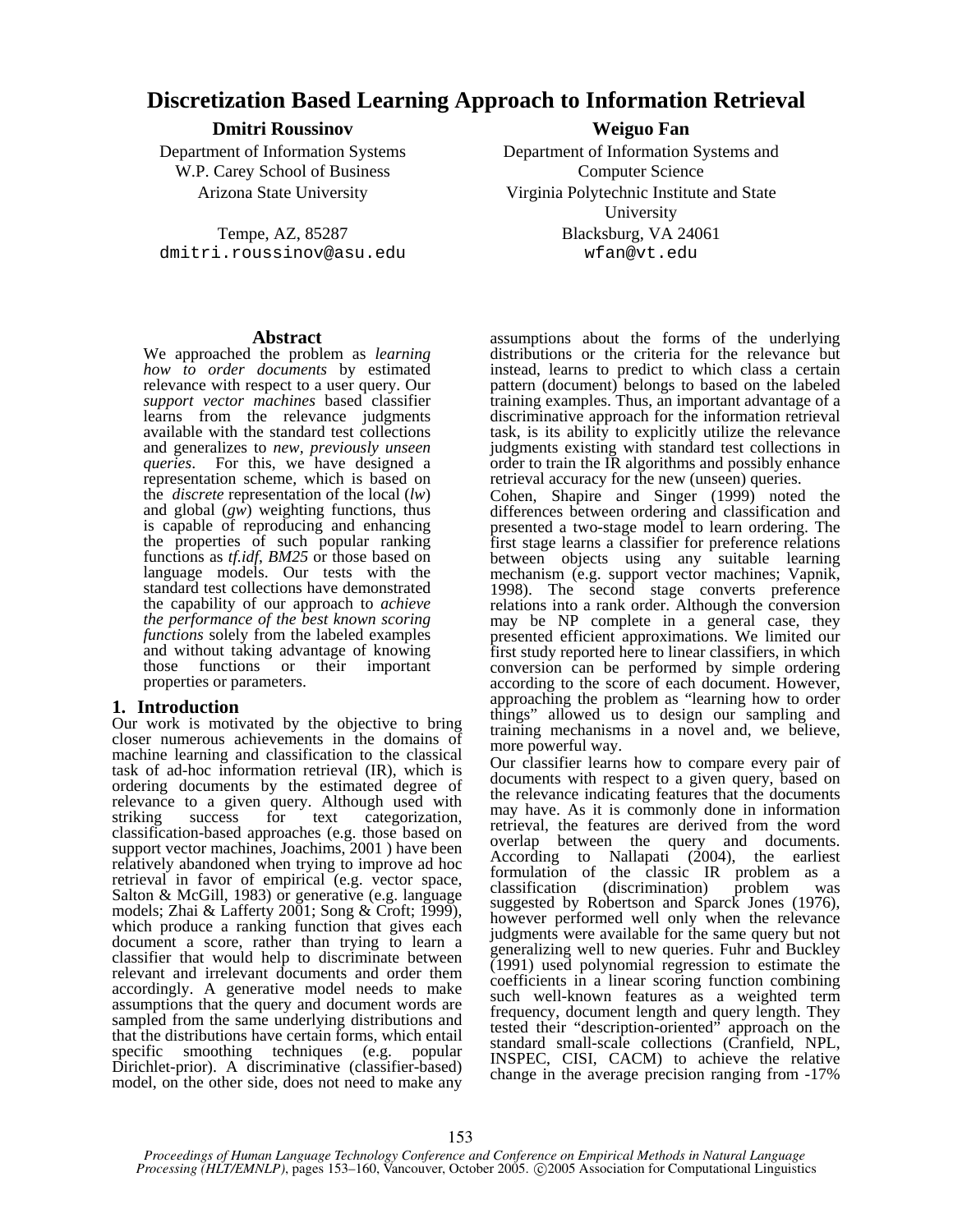to + 33% depending on the collection tested and the implementation parameters. Gey (1994) applied logistic regression in a similar setting with the following results: Cranfield  $+12\%$ , CACM  $+7.9\%$ ,  $CISI -4.\overline{4}\%$ , however he did not test them on new (unseen by the algorithm) queries, hypothesizing that splitting documents into training and testing collections would not be possible since "a large number of queries is necessary in order to train for a decent logistic regression approach to document retrieval." Instead, he applied a regression trained on Cranfield to CISI collection but with a negative effect.

Recently, the approaches based on learning have reported several important breakthroughs. Fan et al. (2004) applied genetic programming in order to learn how to combine various terms into the optimal ranking function that outperformed the popular Okapi formula on robust retrieval test collection. Nallapati (2004) made a strong argument in favor of discriminative models and trained an SVM-based classifier to combine 6 different components (terms) from the popular ranking functions (such as tf.idf and language models) to achieve better than the language model performance in 2 out of 16 test cases (figure 3 in Nallapati, 2004), not statistically distinguishable in 8 cases and only 80% of the best performance in 6 cases. There have been studies using past relevance judgements to optimize retrieval. For example, Joachims (2002) applied Support Vector Machines to learn linear ranking function from user click-throughs while interfacing with a search engine.

In this study, we have developed a representation scheme, which is based on the discretization of the *global* (corpus statistics) and *local* (document statistics) weighting of term overlaps between queries and documents. We have empirically shown that this representation is flexible enough to learn the properties of the popular ranking functions: tf.idf, BM25 and the language models. The major  $BM25$  and the language models. difference of our work from Fan et al. (2004) or Nallapati (2004) or works on fusion (e.g. Vogt & Cottrell, 1999) is that *we did not try to combine several known ranking functions (or their separate terms) into one, but rather we learn the weighting functions directly through discretization.*

Discretization allows representing a continuous function by a set of values at certain points. These values are learned by a machine learning technique to optimize certain criteria, e.g. average precision.

Another important motivation behind using *discretization* was to design a representation with high dimensionality of features in order to combine our representation scheme with Support Vector Machines (SVM) (Vapnik, 1998), which are known to work well with a large number of features. SVM contains a large class of neural nets, radial margin separation (RBF) nets, and polynomial classifiers as special cases. They have been delivering superior performance in classification tasks in general domains, e.g. in face recognition (Hearst, 1998), and in text categorization (Joachims, 2001).

Another important distinction of this work from the prior research is that we train our classifier not to predict the absolute relevance of a document *d* with respect to a query *q*, but rather to predict which of the two documents *d1, d2* is more relevant to the query *q*. The motivation for this distinction was that all the popular evaluation metrics in information retrieval (e.g. average precision) are based on document ranking rather than classification accuracy. This affected our specially designed sampling procedure which we empirically discovered to be crucial for successful learning.

We have also empirically established that our combination of the representation scheme, learning mechanism and sampling allows learning from the past relevance judgments in order to successfully generalize to the new (unseen) queries. When the representation was created without any knowledge of the top ranking functions and their parameters, *our approach reached the known top performance solely through the learning process*. When our representation was taking advantage of functions that are known to perform well and their parameters, the resulting combination was *able to slightly exceed the top performance on large test collections*. The next section formalizes our Discretization Based Learning (DBL) approach to Information Retrieval, followed by empirical results and conclusions.

### **2. Formalization Of Our Approach**

### **2.1 Query and Document Representation**

We limit our representation to the so called *lw.gw* 

*class*: R(q, d) = 
$$
\sum_{t \subset q} L(f(t, d), d)G(t)
$$
,

where *L*, local weighting, is the function of the number of occurrences of the term in the document *tf*, possibly combined with the other document statistics, e.g. word length. *G(t)*, global weighting, can be any collection level statistic of the term. For example, in the classical *tf.idf* formula  $L(tf, d) = tf/$ *|d|*, where *tf* is the number of occurrences of the term *t* in the document, *|d|* is the length of the document vector and  $G(t) = log (N / df(t))$ , where  $df(t)$  is the total number of documents in the collection that have term *t* and *N* is the total number of documents.

Without loss of generality it may also be extended to handle a number of occurrences of the term in the query, but we omit it here in our formalization for simplicity. *Lw.gw* class includes the BM25 Okapi ranking function which performs well on TREC collections (Robertson et al., 1996). It can be shown that many of the recently introduced language models fall into that category as well, specifically the best performing in TREC ad hoc tests Dirichlet smoothing, Jelinek Mercer smoothing, and Absolute Discounting approaches can be represented that way (see equation 6 and table I in Zhai & Lafferty, 2001). An *lw.gw* representation of Jelinek Mercer smoothing was used in Nallapati (2004). It has been known for a long time that the shapes of the global and local weighting functions can *dramatically affect the precision* in standard test collections because it in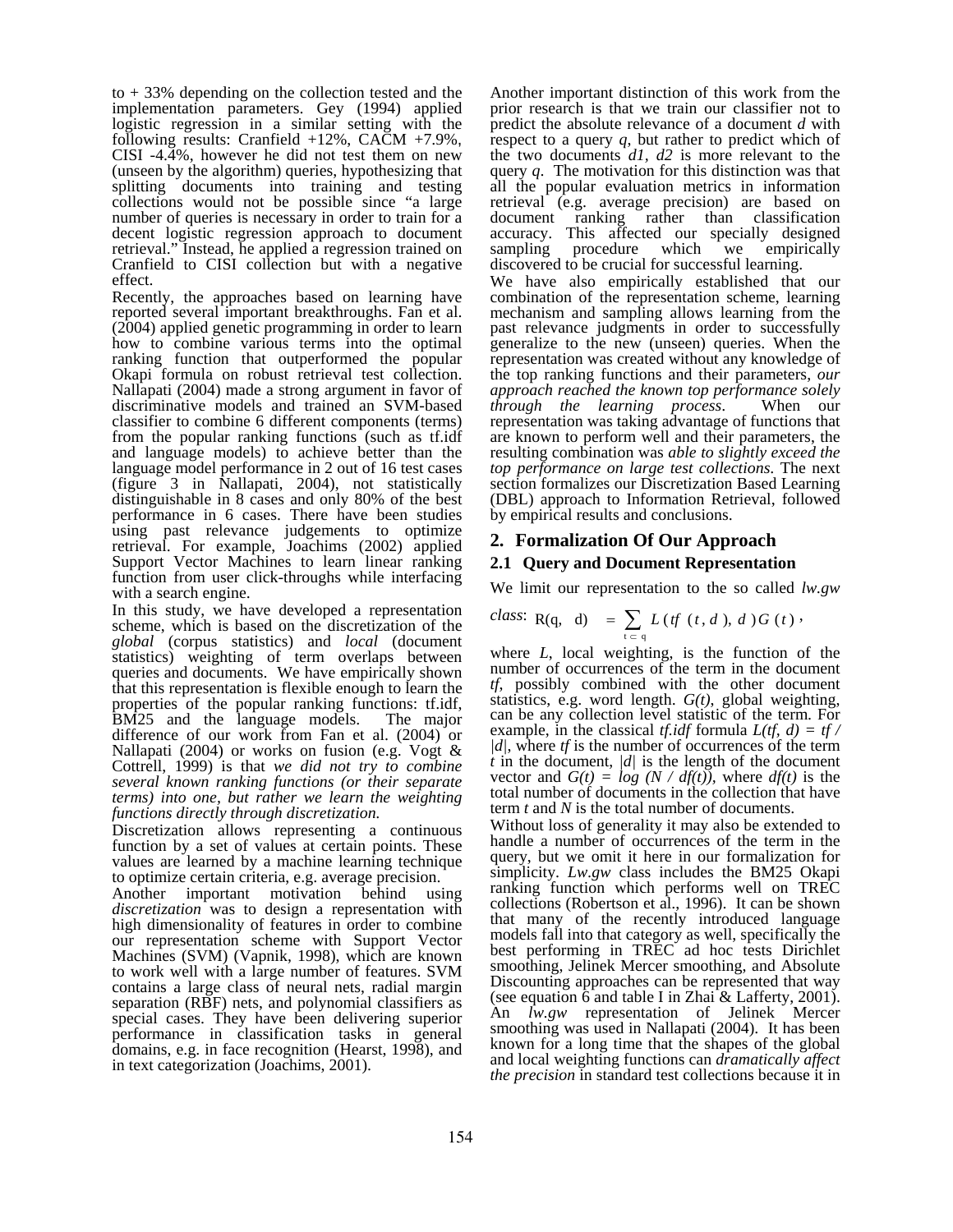fact determines the difference between such formulas as *tf.idf*, *bm25* and language models. *However, we are not aware of any attempts to learn those shapes directly from the labeled examples, which we performed in this study.*

### **2.2 Intuition behind the discretization-based learning**

The intuition behind discretization approach is to represent a function by values at the finite number of points. Then, the optimal shape of the function can be learned by using one of the machine learning techniques. Our discretization based learning (DBL) approach to information retrieval learns how important each class of an occurrence of a query term in a document. For example, in some very "primitive" DBL approach, we can define two classes: Class S ("strong"), containing all multiple occurrences of a rare query term (e.g. of a rare query term (e.g. "discretization") in a document and Class  $\tilde{W}$ ("weak"), containing all single occurrences of a frequent term (e.g. "information"). Then, the machine learning technique should discover that the occurrences of Class S are much stronger indicators of relevance than the occurrences of Class W. In the DBL implementation presented in this paper, each occurrence of a query term is assigned to a class (called *bin*) based on the term document frequency in the collection (*df*) and the number of occurrences within the document (*tf*). The bin determines the weight of the contribution of each occurrence of the query term in the ranking score. Thus, the relevance score is just the weighted sum of the numbers of occurrences within each bin. The other way of looking at it is that the score is produced by a linear classifier, where the total number of occurrences within each bin serves as the feature value. *By learning the optimal weights, a linear classifier effectively learns the optimal shapes of the global (gw) and local (lw) weighting functions*. *By learning the discrimination properties of each bin, rather than separate word terms, DBL method allows generalization to new queries.* 

### **2.3 Discretizing global weighting**

We discretized the shape of the  $G(t)$  function by assigning each term to its global weighting bin  $g$ , which is an integer number in the  $[I, \overline{B}$  range,  $\overline{B}$ is the total number of global weighting bins*.* The assignment of the term *t* to its global weighting bin *g(t)* is performed on the log linear scale according to the document frequency *df* of the term:

$$
g(t) = { |B| (1 - \frac{\log (df(t))}{\log(N)}) }
$$
 (1)

where  $N$  is the total number of documents,  $\{.\}$  stands for rounding down to the nearest integer. The logarithmic scale allows more even term distribution among bins than simple linear assignment, which is desirable for more efficient learning. It is motivated by a typical histogram of *df(t)* distribution, which looks much more uniform in a logarithmic scale. It is important to note that it does not have anything to do with the *log* function in the classical *idf* weighting and that the formula for  $g(t)$  does not produce any weights but only assigns each term occurrence to a specific bin based on the term document frequency. The weights are later trained and effectively define any shape of global weighting, including such simple functions tried in the prior heuristic explorations as logarithm, square root, reciprocal and others.

# **2.4 Discretizing local weighting**

Similarly to the global weighting, we assigned each occurrence of a term to its local weighting bin *l*, but this time by simply capping *tf* at the total number of local weighting bins |*L|*:

 $l (tf(t, d), d) = min(f(t, d), |L|)$  (1a)

Let's note that this particular representation does not really need rounding since *tf* is already a positive integer. However, in a more general case, *tf* can be normalized by document length (as is done in BM25 and language models) and thus local weighting would become a continuous function. It is important to note that our discrete representation does not ignore the occurrences above |*L|* but simply treats them the same way as  $tf = |L|$ . The intuition behind capping is that increasing *tf* above certain value (|L|) would not typically indicate the higher relevance of the document. Typically, a certain number of occurrences is enough to indicate the presence of the relevant passage. Please note again that this bin assignment does not assign any heuristic weights to the term occurrences.

### **2.5 Final discretized ranking function**

The bin assignments based on *tf* and *df* specified in sections 2.3 and 2.4 are straightforward and do not involve any significant "feature engineering." Each occurrence of a query term in a document corresponds to a local/global bin combination *(g, l)*. Each *(g,l)* combination determines a feature in a vector representing a document-query pair *f(d, q)* and is denoted below as  $f(d, q)$   $[g, l]$ . The dimensionality of the feature space is |*L|* x *|B|*. E.g. for 8 local weighting bins and 10 global weighting bins we would deal with the vector size of 80. A feature vector *f(d, q)* represents each document *d* with respect to query *q*. The value of each feature in the vector is just the number of the term occurrences assigned to the pair of bins *(g, l):*

$$
f(d, q) [g, l] = \sum_{t \subset q, g(t) = g, l(t, d) = l} (2)
$$

Since our features capture local (tf) and global (df) term occurrence information, in order to represent a ranking function, we can simply use the dot product between the feature vector and the vector of learned optimal weights **w**:

 $R(q, d) = \mathbf{w} * f(d, q).$ 

Ideally, the learning mechanism should assign higher weights to the more important bin combinations (e.g. multiple occurrence of a rare term) and low weights to the less important combinations (e.g. single occurrence of a common term). The exact learned values determine the optimal shape of global and local weighting.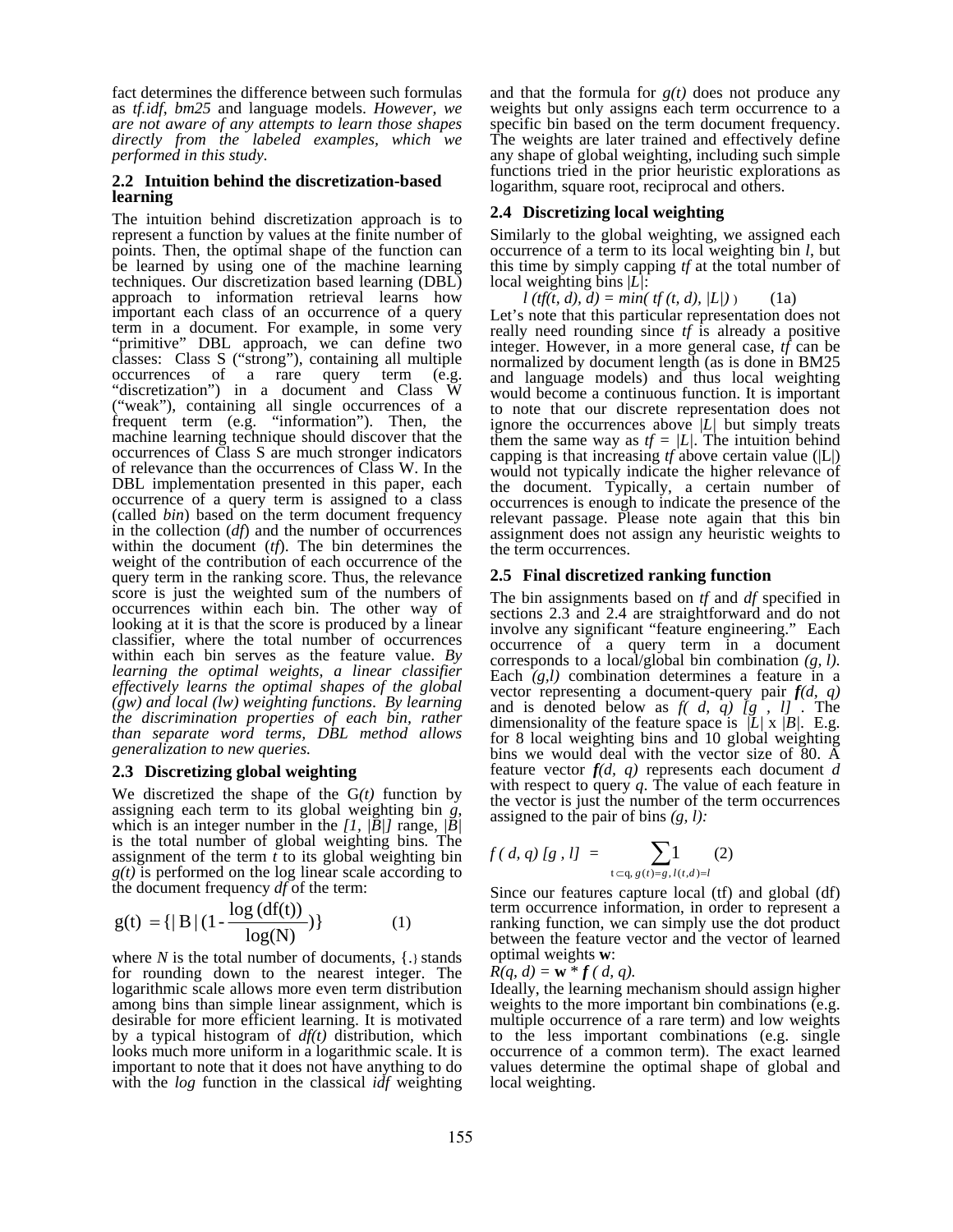We still can make the representation more powerful by considering the learned weights *w[g, l]* not the replacements but rather the adjustments to some other chosen global *G (t)* and local *L (t, d)* weighting functions:

$$
f(d, q) [g, l] = \sum_{t \subset q, g(t) = g, l (tf (t, d), d) = l} L(t, d) G(t)
$$
 (2a)

We define the specific choice of global *G()* and local *L()* weighting functions as *starting ranking function (SRF)*. When all the bin weights  $w/g$ , *l]* are set to *1*, our ranking function is the same as its *SRF*. The learning process finds the optimal values for  $w/g$ , *l]* for the collection of training queries and their relevance judgments, thus adjusting the important shapes of the global and local weighting to achieve better accuracy. *SRF* can be chosen from one of the known to perform well ranking functions (e.g. *tf.idf* or *BM25* or based on language models) to take advantage of the fact that those formulas and their optimal parameters on the standard test collections are known for the researchers. Alternatively, we can set *SRF* to the constant value (e.g. *1* in formula 2), thus not taking advantage of any of the prior empirical investigations and to see if our framework is able to learn reasonable (or even top-notch) performance purely from labeled examples. Below, we describe our experiments with each approach.

Since the score is linear with respect to the feature values, we can train the weights **w** as a linear classifier that predicts the preference relation between pairs of documents with respect to the given query. Document *d1* is more likely to be relevant (has a higher score) than document  $d2$  iff  $f(d1, q)$  \*  $w > f(dI, q) * w$ . An important advantage of using a linear classifier is that rank ordering of documents according to the learned pairwise preferences can be simply performed by ordering according to the linear score. Please refer to Cohen et al. (1999) for the ordering algorithms in a more general non linear case.

We chose support vector machines (SVM) for training the classifier weights *w[g, l]* since they are known to work well with large numbers of features, ranging in our experiments from 8 to 512, depending on the number of bins. For our empirical tests, we used the SVMLight package freely available for academic research from Joachims (2001). We academic research from Joachims (2001). preserved the default parameters coming with version V6.01. Although SVMLight package allows learning ranking, we opted for training it as a classifier to retain more control over sampling, which we found crucial for successful learning, as described in the section below.

# **2.6 Sampling**

Since we were training a classifier to predict preference relations, but not the absolute value of relevance, we trained on the differences between feature vectors. Thus, for each selected (sampled) pair of documents (*dr, di ),* such that *dr* is a relevant document and *di* is irrelevant, the classifier was

presented with a positive example created from the vector of differences of features  $f_p = f(q, dr) - f(q, dr)$ *di),* and also with the negative example as the inverse of it:  $f_n = f(q, di) - f(q, dr)$ . This approach also balances positive and negative examples.

We also informally experimented with training on absolute relevance judgments, similar to the prior work mentioned in the Introduction but obtained much worse results. We explain it by the fact that relative judgments (pairwise comparisons) are more generalizable to new queries than absolute judgments (relevant/irrelevant). This may explain prior difficulties with applying discriminative approaches mentioned in our Introduction.

Since presenting all pairs to the training mechanism would be overwhelming, we performed pseudorandom sampling of documents by the following intuitive consideration. Since it is more efficient to present the classifier with the pairs from the documents that are likely to more strongly affect the performance metric (average precision), we first preordered the retrieved documents by any of the reasonably well-performing scoring function (e.g. *tf.idf*) and limited the sample of documents to the top *1000*. Then, for each query, each known relevant document *dr* from that subset was selected and "paired" with a certain number of randomly selected irrelevant documents. This number was linearly decreasing with the position of the relevant document in the pre-order. Thus, the higher the document was positioned in the pre-order, the more times it was selected for pairing (training). This placed more emphasis at correctly classifying the more important document pairs in the average precision computation. Again, without the correct emphasis during sampling the obtained results were much weaker. However, the choice of the ranking function to perform pre-order was found to be not important: virtually the same results were obtained using *tf.idf* or bm25 or language models.

# **3. Empirical Evaluation**

# **3.1 Empirical setup**

We used the TREC, Disks 1 and 2, collections to test our framework. We used topics 101-150 for training and 151-200 for testing and vice-versa. For indexing, we used the Lemur package (Kraaij et al., 2003), with the default set of parameters, and no stop word removal or stemming. Although those procedures are generally beneficial for accuracy, it is also known that they do not significantly interfere with testing various ranking functions and thus are omitted in many studies to allow easier replication.

We used only topic titles for queries, as it is commonly done in experiments, e.g. in Nallapati (2004). We used the most popular average (noninterpolated) precision as our performance metric, computed by the script included with the Lemur toolkit (later verified by trec\_eval). The characteristics of the collection after indexing are shown in Table 1. We also reproduced results similar to the reported below on the Disk 3 collection and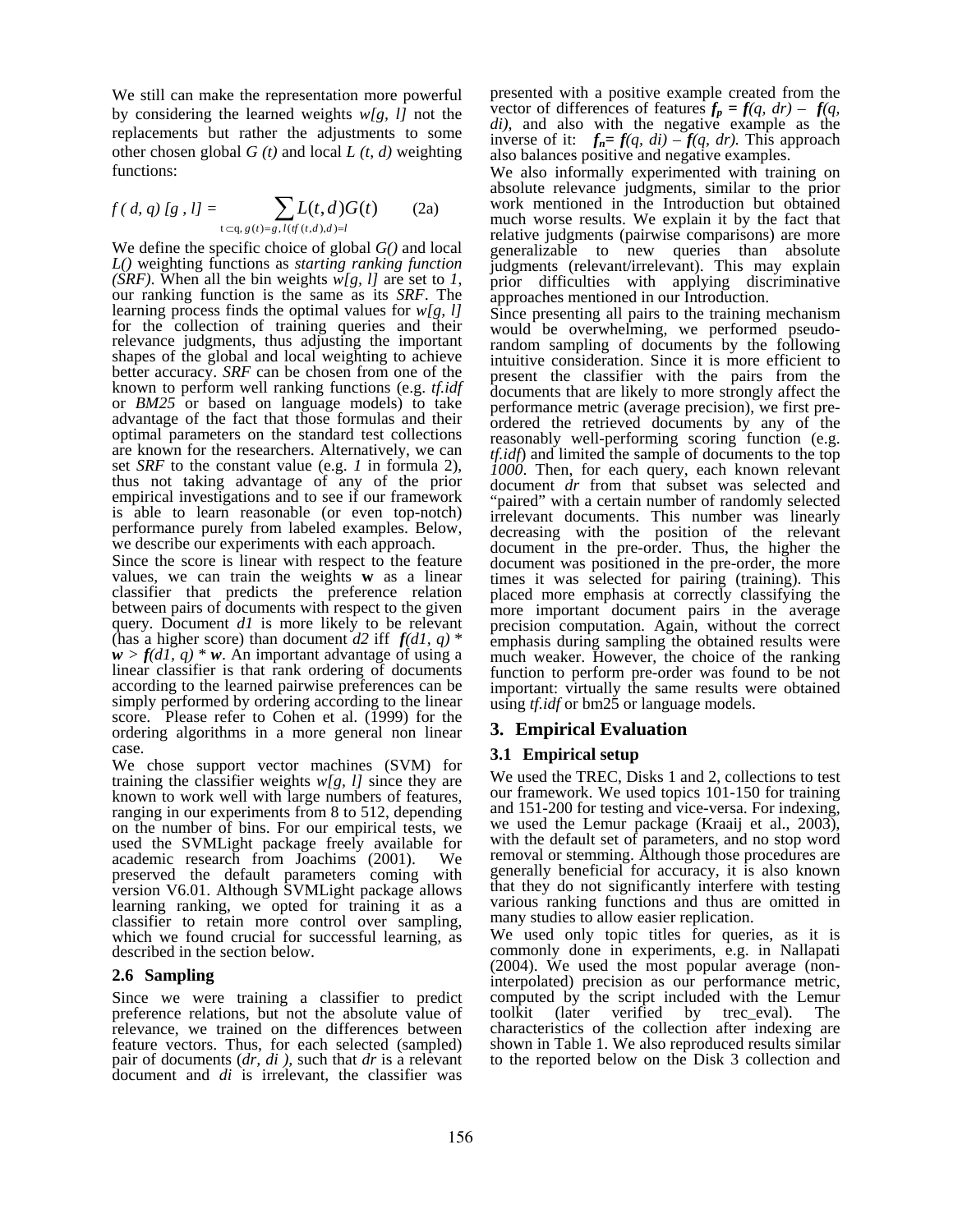topics 101-150, but did not include them in this paper due to size limitations.

| <b>Collection</b>      | TREC Disks 1 and 2 |
|------------------------|--------------------|
| Number of documents    | 741,863            |
| Number of terms        | 325,059,876        |
| Number of unique terms | 697,610            |
| Average doc. length    | 438                |
| Topics                 | 101-200            |

Table 1. The characteristics of the test collection: TREC Disks 1,2

### **3.2 The baseline**

In this study, we were interested exclusively in the improvements due to learning, thus still staying within the "bag of words" paradigm. Although many enhancements can be easily combined within our framework, we limited our search for the baseline performance to "bag of words" techniques to avoid unfair comparison. We used the results reported in Nallapati (2004) as guidance and verified that the best performing language model on this test collection was the one based on the Dirichlet smoothing with  $\mu = 1900$ . Our average precision was lower (*0.205* vs. *0.256*), most likely due to the different indexing parameters, stemming or using a different stopword list. By experimenting with the other ranking functions and their parameters, we noticed that the implementation of *BM25,* available in Lemur, provided almost identical performance  $(0.204)$ . Its ranking function is (*0.204*). Its ranking function is *BM25 (tf, df)* =  $tf/(tf + K^* \tilde{l} - b + b * |d| / |d|_a)$  \*  $log (N / (df + .5))$ , where  $/d$  is the document word length and  $\frac{d}{a}$  is its average across all documents. The optimal parameter values were close to the default  $K = 1.0$  and  $b = .5$ . We noticed that the query term frequency components could be ignored without any noticeable loss of precision. This may be because the TREC topic titles are short and the words are very rarely repeated in the queries. Since the difference between this ranking function and the optimal from the available language models was negligible we selected the former as both our baseline and also as the starting ranking function (SRF) in our experiments. For simplicity, we call it simply *BM25* throughout our paper.

### **3.3 Discretization accuracy**

Before testing the learning mechanism, we verified that the loss due to discretization is minimal and thus the approach is capable of capturing global and local weighting. For this, we discretized our baseline BM25 formula replacing each score contribution of the occurrence of a term  $G(t)L(t,d) = BM25(t, d)$ with its average across all other occurrences within

the same bin combination *[g, l],* which is determined by the formulas 1 and 1a. We discovered that for the  $|\dot{B}| \times |L| = 8 \times 8$  configuration, the loss in average precision did not exceed *2%* (relatively). This demonstrates that the  $G(t)L(t,d)$  ranking functions can be discretized (replaced by values at certain points) at this level of granularity without losing much accuracy. We also verified that the weights *w[g, l]* can affect the performance significantly: when we set them to random numbers in the [0,1] range, the performance dropped by 50% relatively to the baseline.

#### **3.4 Ability to achieve top performance from scratch**

First, we were curious to see if our framework can learn reasonable performance without taking advantage of our knowledge of the top ranking functions and their parameters. For this, we set our starting ranking function (SRF) to a constant value, thus using only the minimum out of the empirical knowledge and theoretical models developed by information retrieval researchers during several decades: specifically only the fact that relevance can be predicted by tf and df

Table 2 shows performance for the 16 x 8 combination of bins. It can be seen that our approach has reached 90-100% of the top performance (baseline) solely through the learning process. The *original* performance is the one obtained by assigning all the classifier weights to 1. It can be seen that the topics 151-200 are more amenable for the technique that is why they show better recovery when used as a test set even when the training set 101-150 recovers only 90%. In order to evaluate if more training data can help, we also ran tests using 90 topics for training and the remaining 10 for testing. We ran 10 tests each time using 10 different sequential topics for testing and averaged our results. In this case, *the averaged performance was completely restored to the baseline level* with the mean difference in precision across test queries +0.5% and 1% standard deviation of the mean.



Figure 1. Learning local weighting for various

| <b>Testing:</b>  | 101-150  |         |          | 151-200  |         |                 |
|------------------|----------|---------|----------|----------|---------|-----------------|
| <b>Training:</b> | Original | Learned | Baseline | Original | Learned | <b>Baseline</b> |
| 101-150          | .119     | .165    | .174     | .135     | .180    | .204            |
| 151-200          | .119     | .175    | .174     | .135     | .206    | .204            |

Table 2. Learning without any knowledge of ranking functions. 16 x 8 bin design.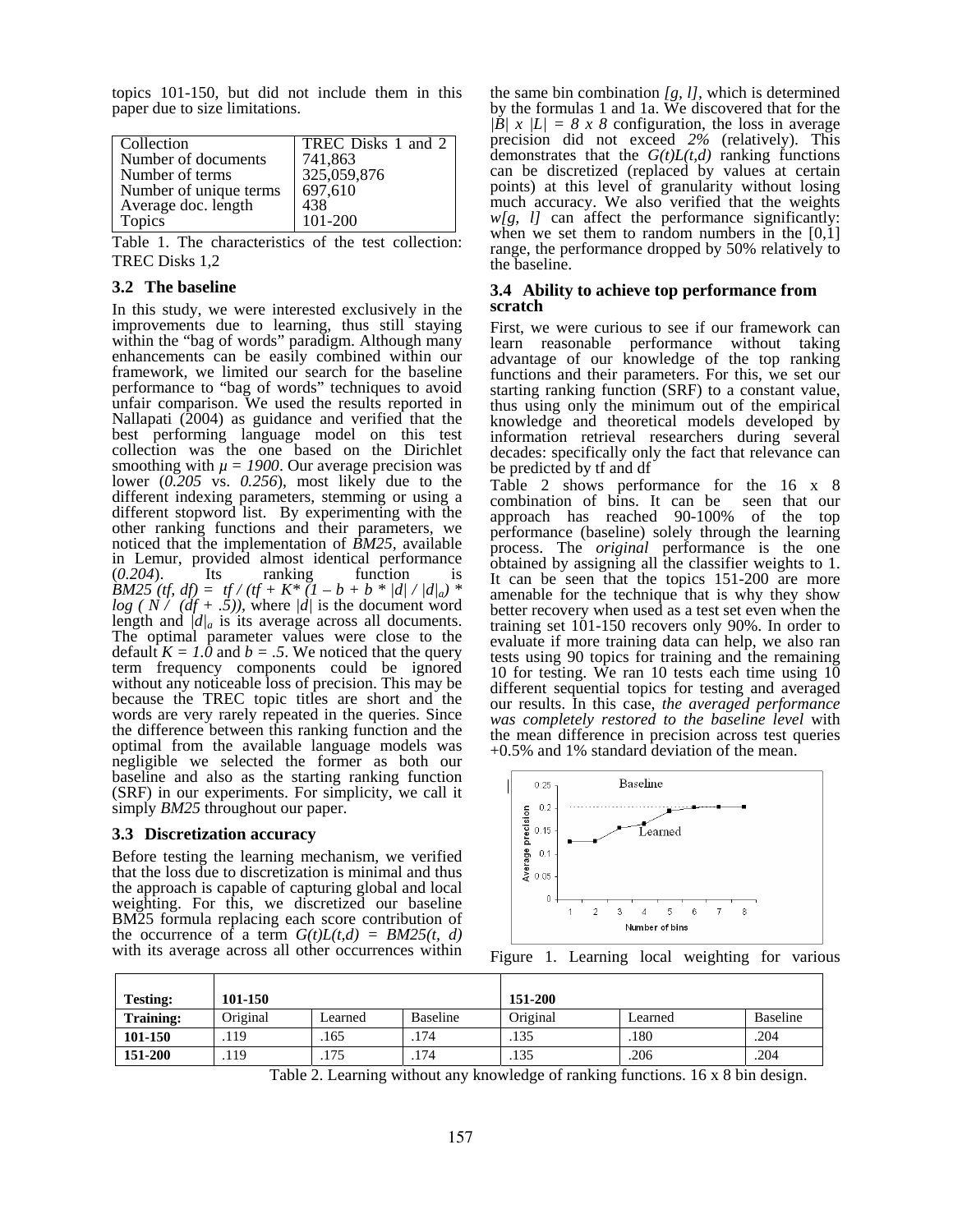|                  | 101-150 |          |                  | 151-200 |          |                  |
|------------------|---------|----------|------------------|---------|----------|------------------|
| <b>Testing:</b>  |         |          |                  |         |          |                  |
| <b>Training:</b> | Learned | Baseline | % change         | Learned | Baseline |                  |
| 101-150          | 180     | .174     | $+2.3$ (+/- 0.9) | .208    | .204     | $+2.3$ (+/- 1.0) |
| 151-200          | 179     | .174     | $+1.8$ (+/- 1.0) | .210    | .204     | $+3.2$ (+/- 1.3) |

Table 3. Surpassing the baseline performance. 8 x 8 bin design.

numbers of bins. Learning on 101-150 and testing on 151-200.



Figure 2. Learning global weighting for various numbers of bins. Learning on 101-150 and testing on 151-200.

We believe this is a remarkable result considering the difficulties that the prior learning based approaches had with the classical information retrieval task. We attribute our success to both higher flexibility and generalizability of our discrete representation. We also varied the number of bins to evaluate the effect of granularity of representation. Figures 1 and 2 demonstrate that 8 bins suffice for both global and local weighting. Higher numbers did not result in noticeable improvements.

When the same set was used for training and testing the result obviously overestimates the learning capability of the framework. However, it also gives the upper bound of performance of a discretized *gw.lw* combination assuming that the loss due to discretization is negligible which can be easily attained by using sufficiently large number of bins. *Thus, the results indicate that gw.lw, which includes practically all the popular "bag of words" ranking formulas such as tf.idf, BM25 or language models, has almost reached its upper limit and other classes of representations and ranking formulas need to be explored to attempt greater improvements.* 

Figure 2. Learning global weighting for various numbers of bins. Learning on 101-150 and testing on 151-200.

#### **3.5 Ability to surpass top performance**

In order to test whether our approach can exceed the baseline performance we set *BM25* to be our starting ranking function (SRF). Thus, in this case:

$$
G(t) = \log (N / (df + .5))
$$
 (6)

 $L(tf, d) = tf/(tf + K * (1 - b + b * |d| / |d|_a)$ 

Table 3 shows performance for the 8 by 8 bin design. Although the improvement is relatively small  $(2-3\%)$ it is still statistically significant at the level of alpha < 0.1, when the paired t-test was performed. The

value in "*% change"* column shows the mean % improvement across all the queries and its standard deviation. It may differ from the % change of the mean performance since there is wide variability in the performance across queries but smaller variability in the improvement.

*We believe even such a small improvement is remarkable considering the amount of attention the researches have paid to optimizing the ranking functions for this specific data set which has been available for more than seven years.* A number of recent studies reported comparable improvements on the same test collection by using more elaborate modeling or richer representations. Of course the improvement due to the techniques such as those based on n-grams, document structures, natural language processing or query expansion can possibly achieve even better results. However in this study we deliberately limited our focus to the "bags of words."

#### **3.6 Shape of optimal local weighting**

Figure 3 shows the optimal shape of the local weighting function *L(tf)* learned on entire set of 100 topics and plotted against their counterparts of *BM25(t, d)* = *tf / (tf + 1)* and *tf.idf(t, d)* = *tf* for comparison. For plotting purposes, we assumed that the document length was equal to its average. The values were linearly scaled to meet at the *tf = 8* point. It is easy to observe that the behavior of the optimal function is much closer to BM25 than to *tf.idf*, which explains the good performance of the former on this test set.



Figure 3. Learned optimal shape of local weighting.

### **3.7 Shape of optimal global weighting**

Figure 4 shows the optimal shape of the global weighting function  $G(t)$  learned on the entire set of 100 topics with  $|B| = 32$  plotted in logarithmic scale against the popular *idf* weighting used in both *tf.idf* and BM25. The lower end of the X-axis (*log10 df < 2*) corresponds to very infrequent terms, so the learned weights may not be very informative since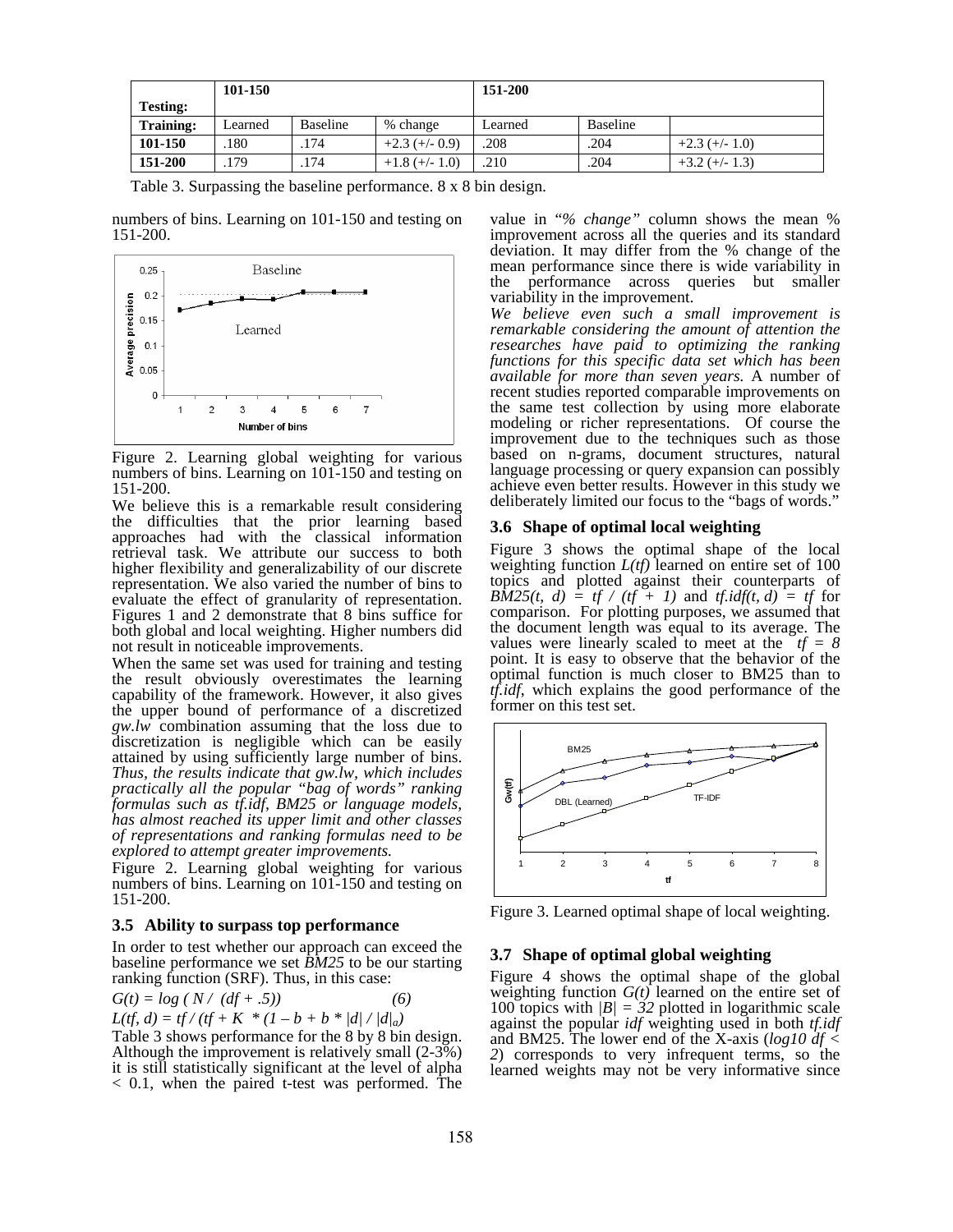the classifier encounters fewer occurrences of them and their impact on the overall accuracy is small. In the mid range  $(5,000 - 10,000)$ , the optimal weights are higher than idf, which indicates that the latter has an overly steep shape to discount high frequency terms. A more detailed interpretation of the optimal shape may require further investigation.



Figure 4. Learned optimal shape of global weighting  $G(t)$ .

### **4. Conclusions**

We explored learning how to rank documents with respect to a given query using linear Support Vector Machines and discretization-based representation. Our approach represents a family of discriminative approaches, currently studied much less than heuristic (*tf.idf*, *bm25*) or generative approaches (language models). Our experiments indicate that *learning from relevant judgments available with the standard test collections and generalizing to new queries is not only feasible but can be a source of improvement.* When tested with a popular standard collection, our approach achieved the performance of the best well-known techniques (BM25 and language models), which have been developed as a result of extensive past experiments and elaborate theoretical modeling. When combined with the best performing ranking functions, our approach added a small (2- 3%), but statistically significant, improvement.

Although practical significance of this study may be limited at the moment since it does not demonstrate a dramatic increase in retrieval performance in large test collections, we believe our findings have important theoretical contributions since they indicate that the power of discriminative approach is comparable to the best known analytical or heuristic apporaches. This work also lays the foundation for extending the discriminative approach to "richer" representations, such as those using word n-grams, grammatical relations between words, and the structure of documents.

Our results also indicate that *gw.lw* family, which includes practically all the popular "bag of words" ranking formulas such as tf.idf, BM25 or language models, has almost reached its upper limit and other classes of representations and ranking formulas need to be explored in order to accomplish significant performance break-troughs.

Of course, using only few test cases (topics sets and collections) is a limitation of this current study,

which we are going to address in our future research. We view our approach as a complement, rather than competitive, to the analytical approaches such as language models. Our approach can be also used as an explorative tool in order to identify important relevance-indicating features, which can be later modeled analytically. We believe that our work and the ones referred in this paper may bring many of the achievements made in a more general area of classification and machine learning closer to the task of rank ordered information retrieval, thus making retrieval engines more helpful in reducing the information overload and meeting people's needs.

#### **5. Acknowledgement**

Weiguo Fan's work is supported by NSF under the grant number ITR0325579.

### **References**

- Bartell, B., Cottrell, G., and Belew, R.(1994). Optimizing Parameters in a Ranked Retrieval System Using Multi-Query Relevance Feedback. *Symposium on Document Analysis and Information Retrieval (SDAIR)*.
- Chengxiang Zhai and John Lafferty (2001). A study of smoothing methods for language models applied to Ad Hoc information retrieval. *Proceedings of the Conference on Research and Development in Information Retrieval (SIGIR)*, pp. 334 – 342, 2001.
- Cohen, W., Shapire, R., and Singer, Y. (1999). Learning to order things. Journal of Artificial Intelligence Research, 10, 243-270, 1999.
- Dougherty, J., Kohavi, R., & Sahami, M. (1995). Supervised and unsupervised discretization of continuous features. *Proceedings of the Twelfth International Conference on Machine Learning* (pp. 194--202). Tahoe City, CA: Morgan Kaufmann.
- Fan, W., Luo, M., Wang, L., Xi, W., and Fox, A. (2004). Tuning Before Feedback: Combining Ranking Discovery and Blind Feedback for Robust Retrieval. *Proceedings of the Conference on Research and Development in Information Retrieval (SIGIR)*, 2004.
- Fuhr, N. and C. Buckley (1991). A probabilistic learning approach for document indexing. *ACM Transactions on Information Systems, 9*, 223– 248.
- Fuhr, N. and C. Buckley (1991). A probabilistic learning approach for document indexing. *ACM Transactions on Information Systems, 9*, 223– 248.
- Gey, F. C. (1994). Inferring probability of relevance using the method of logistic regression. In *Proceedings of the 17th ACM*